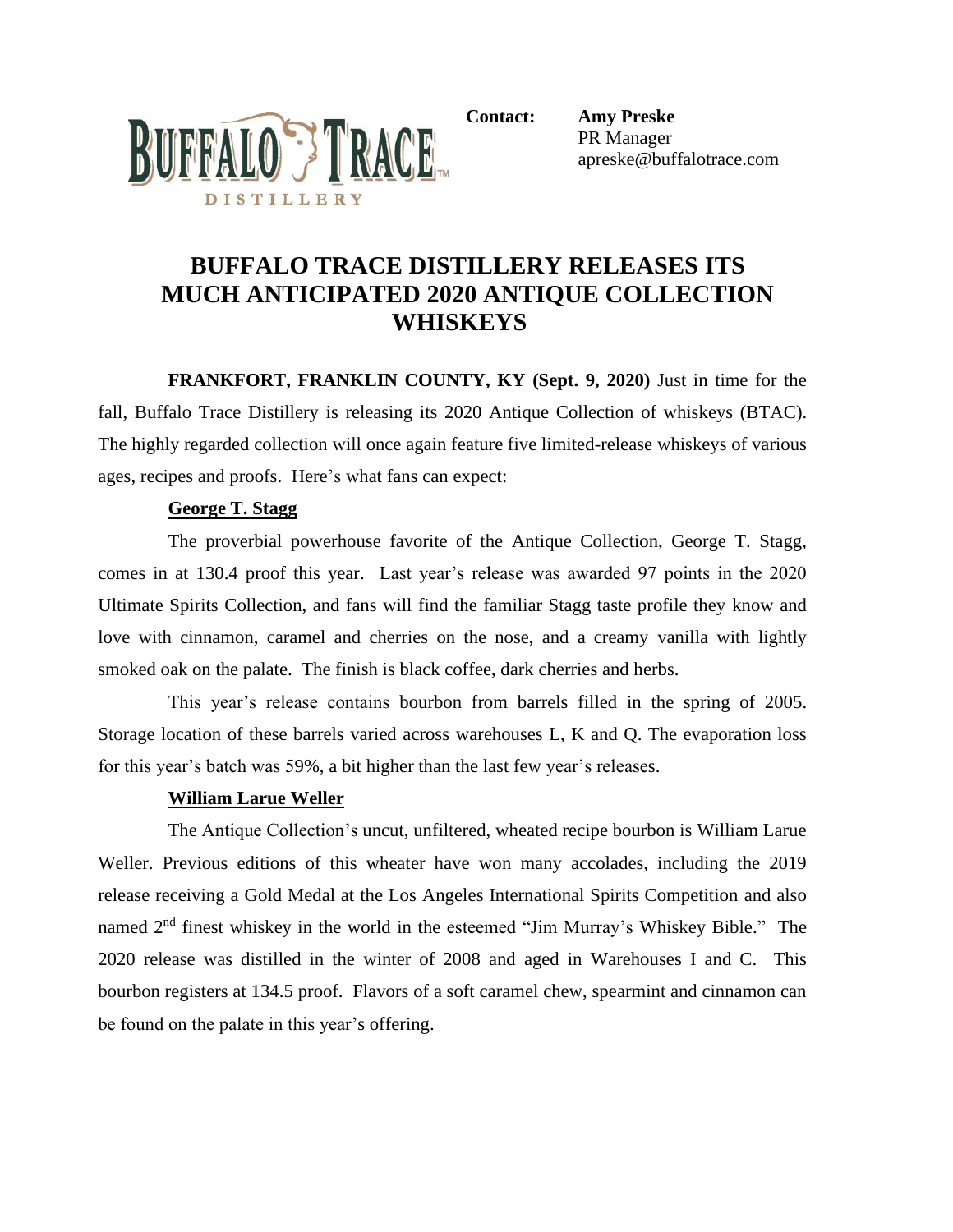#### **Thomas H. Handy Sazerac Rye**

Thomas H. Handy is the uncut and unfiltered straight rye whiskey. Last year's release earned The Chairman's Trophy, scoring 99 points at the Ultimate Spirits Challenge and was also named 3rd finest whiskey in the world in "Jim Murray's Whiskey Bible." This year's Handy was distilled in the spring of 2014; aged in warehouses K, M, and N, and weighs in at 129.0 proof. The flavor profile includes cinnamon, anise and honey.

## **Eagle Rare 17 Year Old**

This 101 proof whiskey was distilled in Spring of 2002 and aged on the first floor of Warehouse P. The 2019 release of this bourbon was named "Best of Category" at the Los Angeles International Spirits Competition. This bourbon has a nose of ripe cherries, vanilla cream and oak, followed by a taste of caramel and coffee and a long finish of oak, pepper and fresh herbs.

#### **Sazerac Rye 18 Year Old**

The previous edition of Sazerac Rye 18 Year Old was named "Best Rye Whiskey Aged 11 Years and Over" by "Jim Murray's Whisky Bible." This 2020 straight rye whiskey release has notable flavors of oak, caramel and dark chocolate, with a finish of coffee, black pepper and cherries. The barrels for this whiskey were filled in the spring of 2002 and it rested on the third floor of Warehouse K. It is bottled at 90 proof.

The Antique Collection was introduced two decades ago and has become a cult favorite among whiskey connoisseurs. Since 2000 these whiskeys have garnered numerous awards from such notable publications as Whisky Advocate Magazine, Spirit Journal, and "Jim Murray's Whisky Bible."

The 2020 Buffalo Trace Antique Collection (BTAC) whiskeys will be available in limited quantities starting in late September or early October. Suggested retail price is \$99 each. For more information visit [http://www.buffalotracedistillery.com/brands/antique](http://www.buffalotracedistillery.com/brands/antique-collection)[collection.](http://www.buffalotracedistillery.com/brands/antique-collection)

### **About Buffalo Trace Distillery**

Buffalo Trace Distillery is an American family-owned company based in Frankfort, Franklin County, Kentucky. The Distillery's rich tradition dates back to 1775 and includes such legends as E.H. Taylor, Jr., George T. Stagg, Albert B. Blanton, Orville Schupp, and